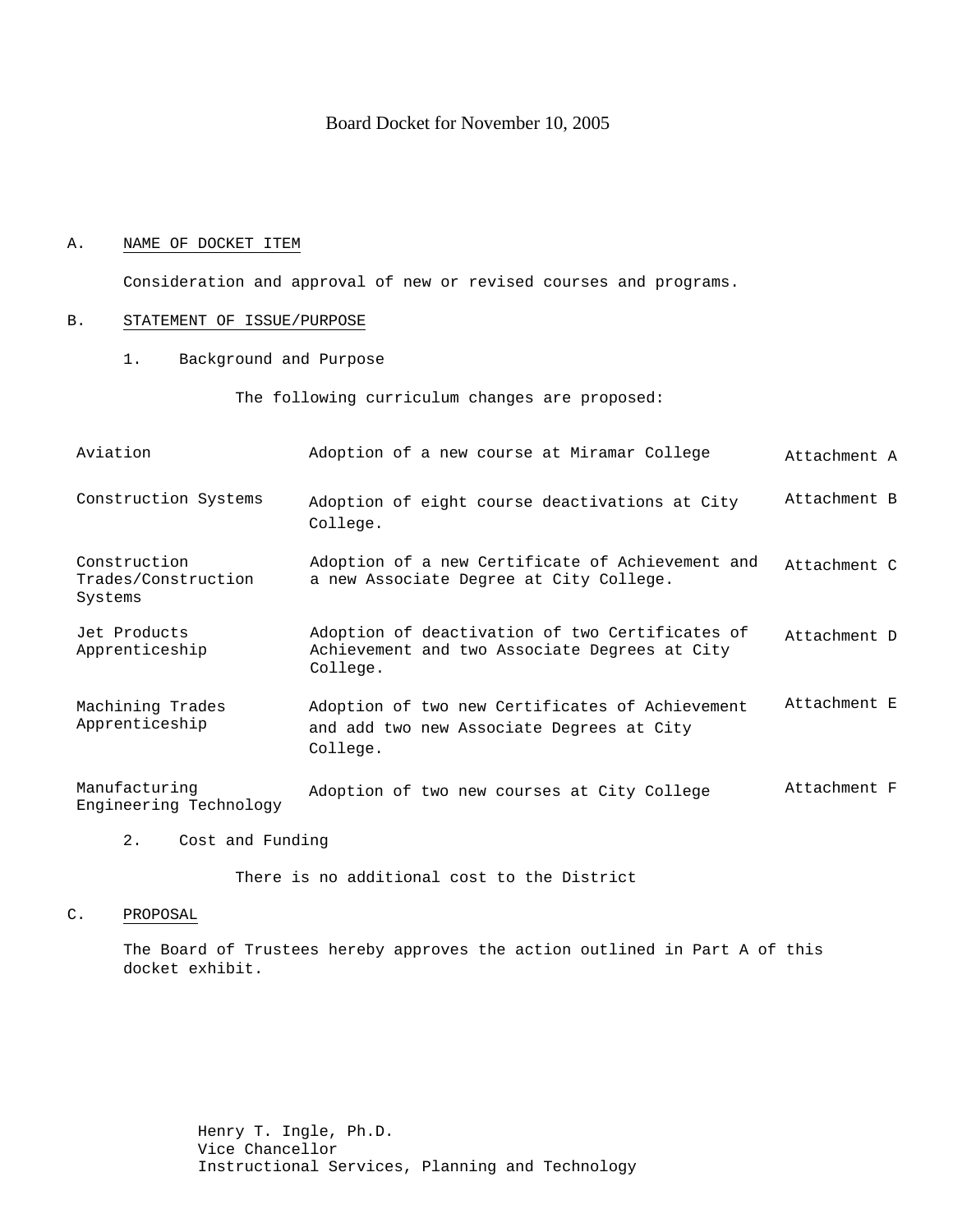Adoption of a new course at Miramar College.

Proposed course at Miramar College:

# **312 Flight Instructor Refresher Clinic (FIRC)**

## **1 hour lecture, 1 unit Credit/No Credit Only**

*Limitation on Enrollment:* Must have an unexpired flight instructor certificate.

This course provides instructors the opportunity to renew their unexpired FAA flight instructor certificates through classroom study. In accordance with Federal Aviation Regulations, topics include aerodynamics, flight information publications, human factors, weather, regulations, airspace, collision avoidance procedures, professional responsibilities, fundamentals of instruction, flight maneuvers and procedures, flight safety, transition training, recurrency training, and additional selected areas that are applicable to the needs of flight instructors. (FT) Not Applicable to Associate Degree, Occupational/Vocational basic skills.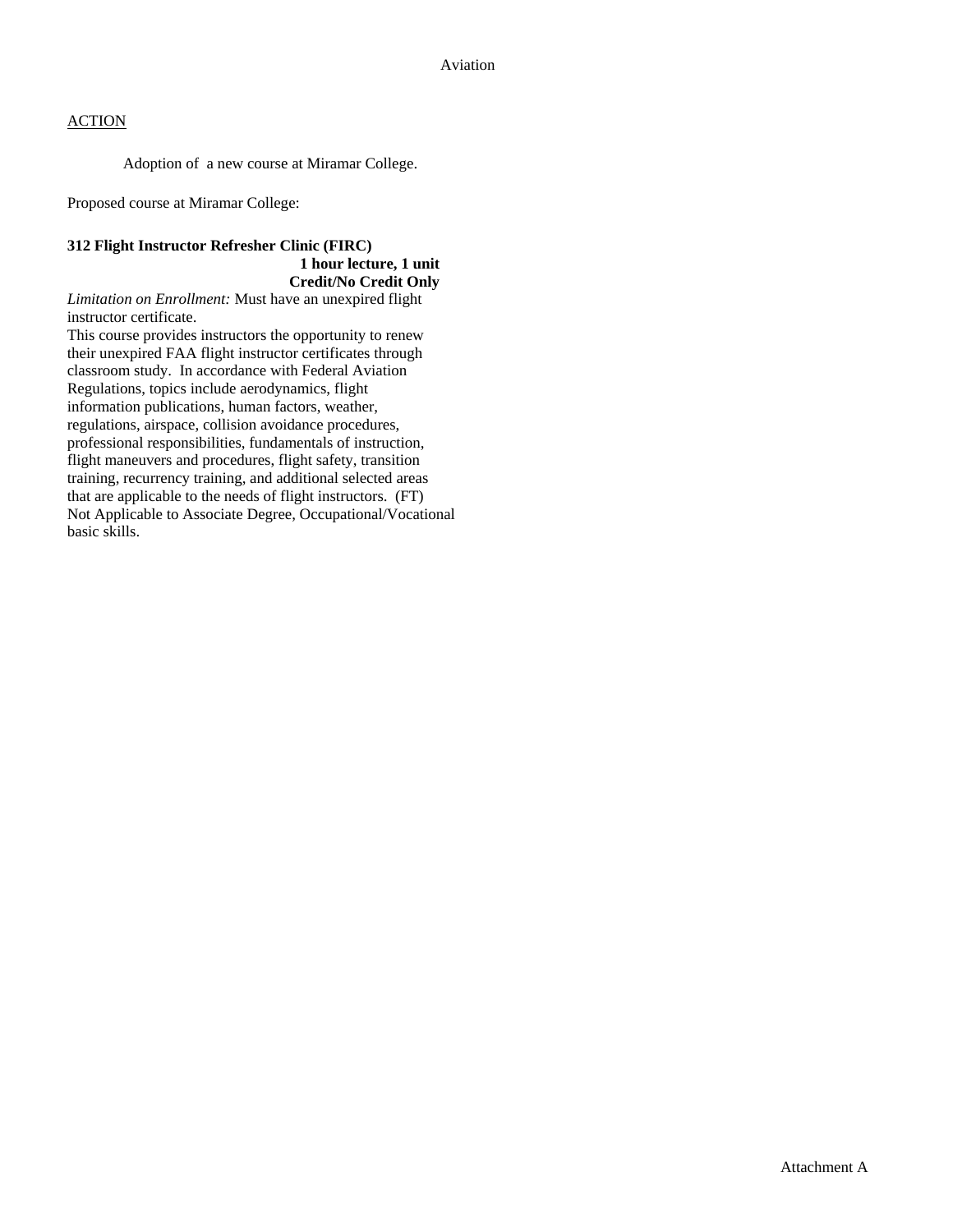Adoption of course deactivations at City College.

Proposed course deactivations at City College:

#### **060A Construction Systems - Introduction to HVAC I 2 hours lecture, 3 hours lab, 3 units Grade Only**

*Advisory:* ENGL 051& ENGL 056 & MATH 095 each with a grade of "C" or better, or equivalent or Assessment Skill Level W5/R5/M40.

*Limitation on Enrollment:* This course is not open to students with previous credit for HVAC 301.

In this course, trade mathematics and drawings, the tools of the trade, blueprint terminology and basic rigging equipment and procedures as applicable to HVAC are covered. This course is designed to give the construction HVAC student an understanding of copper and plastic piping practices. (FT) Associate Degree Credit only and not Transferable.

#### **060B Construction Systems - Introduction to HVAC II**

#### **2 hours lecture, 3 hours lab, 3 units Grade Only**

*Prerequisite:* CONS 060A with a grade of "C" or better, or equivalent.

*Limitation on Enrollment:* This course is not open to students with previous credit for HVAC 302. This course introduces the construction HVAC trainee to the basic concepts and environmental concerns related to heating, ventilation and air conditioning, including: soldering, brazing, ferrous metal piping practices, basic electricity, heating and cooling. This course also describes the HVAC program and the career opportunities available in the HVAC trade. (FT) Associate Degree Credit only and not Transferable.

# **061A Construction Systems - Intermediate HVAC I 2 hours lecture, 3 hours lab, 3 units**

**Grade Only**

*Prerequisite:* CONS 060B with a grade of "C" or better, or equivalent.

*Limitation on Enrollment:* This course is not open to students with previous credit for HVAC 303.

This course instructs the HVAC trainee in the properties of air, and covers chimneys, flues and vents. Students are introduced to basic mechanical procedures commonly performed in HVAC service work, such as the operation, installation and servicing of electric furnaces. This course also introduces the student to alternating current and electronic components and circuits used in HVAC systems. (FT) Associate Degree Credit only and not Transferable.

## **061B Construction Systems - Intermediate HVAC II 2 hours lecture, 3 hours lab, 3 units**

**Grade Only** 

*Prerequisite:* CONS 061A with a grade of "C" or better, or equivalent.

*Limitation on Enrollment:* This course is not open to students with previous credit for HVAC 304.

This course instructs the HVAC trainee in HVAC controls and metering devices and introduces the trainee to control circuit analysis. This course also covers compressors and heat pumps and instructs the student in leak detection, evacuation, recovery and charging service procedures used to troubleshoot, repair and/ or maintain proper operation of the mechanical refrigeration system. (FT) Associate Degree Credit only and not Transferable.

#### **062A Construction Systems - Advanced HVAC I 2 hours lecture, 3 hours lab, 3 units Grade Only**

*Prerequisite:* CONS 061B with a grade of "C" or better, or equivalent.

*Limitation on Enrollment:* This course is not open to students with previous credit for HVAC 305 This course instructs the HVAC trainee in preventive maintenance and provides an introduction to troubleshooting applying to all types of HVAC equipment. This course also covers troubleshooting electronic controls, gas heating, electric heating and oil heating. (FT) Associate Degree Credit only and not Transferable.

# **062B Construction Systems - Advanced HVAC II 2 hours lecture, 3 hours lab, 3 units**

**Grade Only**

*Prerequisite***:** CONS 062A with a grade of "C" or better, or equivalent.

*Limitation on Enrollment:* This course is not open to students with previous credit for HVAC 306 This course instructs the HVAC trainee in troubleshooting cooling, accessories, heat pumps and commercial heating and cooling systems. This course also covers water and air balance, steam systems and customer relations. (FT) Associate Degree Credit only and not Transferable.

**063A Construction Systems - HVAC Specialties I**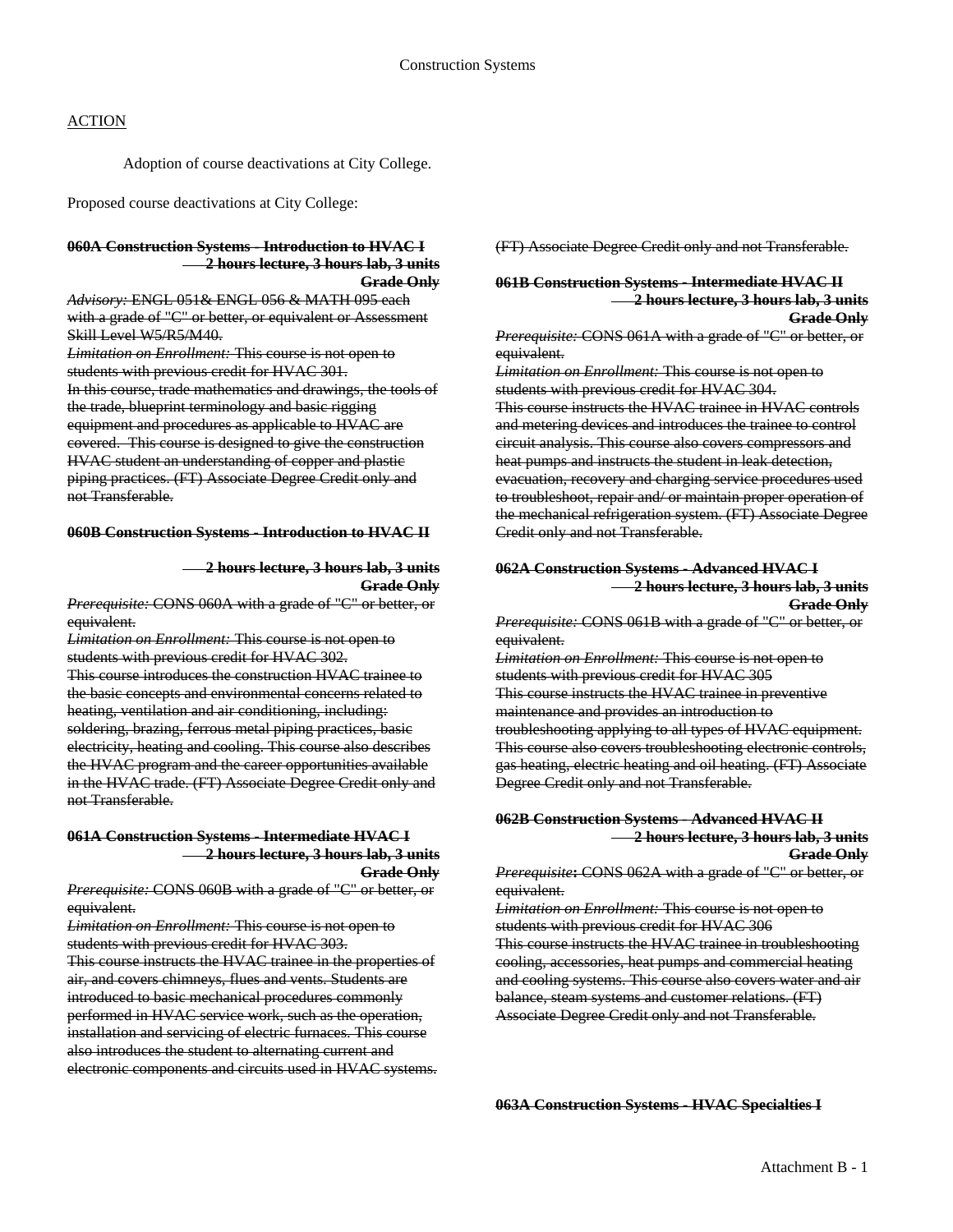#### **2 hours lecture, 3 hours lab, 3 units Grade Only**

*Prerequisite:* CONS 062B with a grade of "C" or better, or equivalent.

*Limitation on Enrollment:* This course is not open to students with previous credit for HVAC 307 This course covers advanced blueprint reading and specifications as they relate to HVAC, indoor air quality and energy conservation equipment commonly used in HVAC systems. This course also covers energy management systems and the methods of water treatment and water treatment equipment used with HVAC systems. (FT) Associate Degree Credit only and not Transferable.

#### **063B Construction Systems - HVAC Specialties II 2 hours lecture, 3 hours lab, 3 units Grade Only**

*Prerequisite:* CONS 063A with a grade of "C" or better, or equivalent.

*Limitation on Enrollment:* This course is not open to students with previous credit for HVAC 308. This course covers commercial heating and cooling systems, maintenance of these systems and system start-up and shut down. This course also covers commercial and industrial refrigeration systems, equipment, refrigerated warehouses, walk in coolers display cases, etc. (FT) Associate Degree Credit only and not Transferable.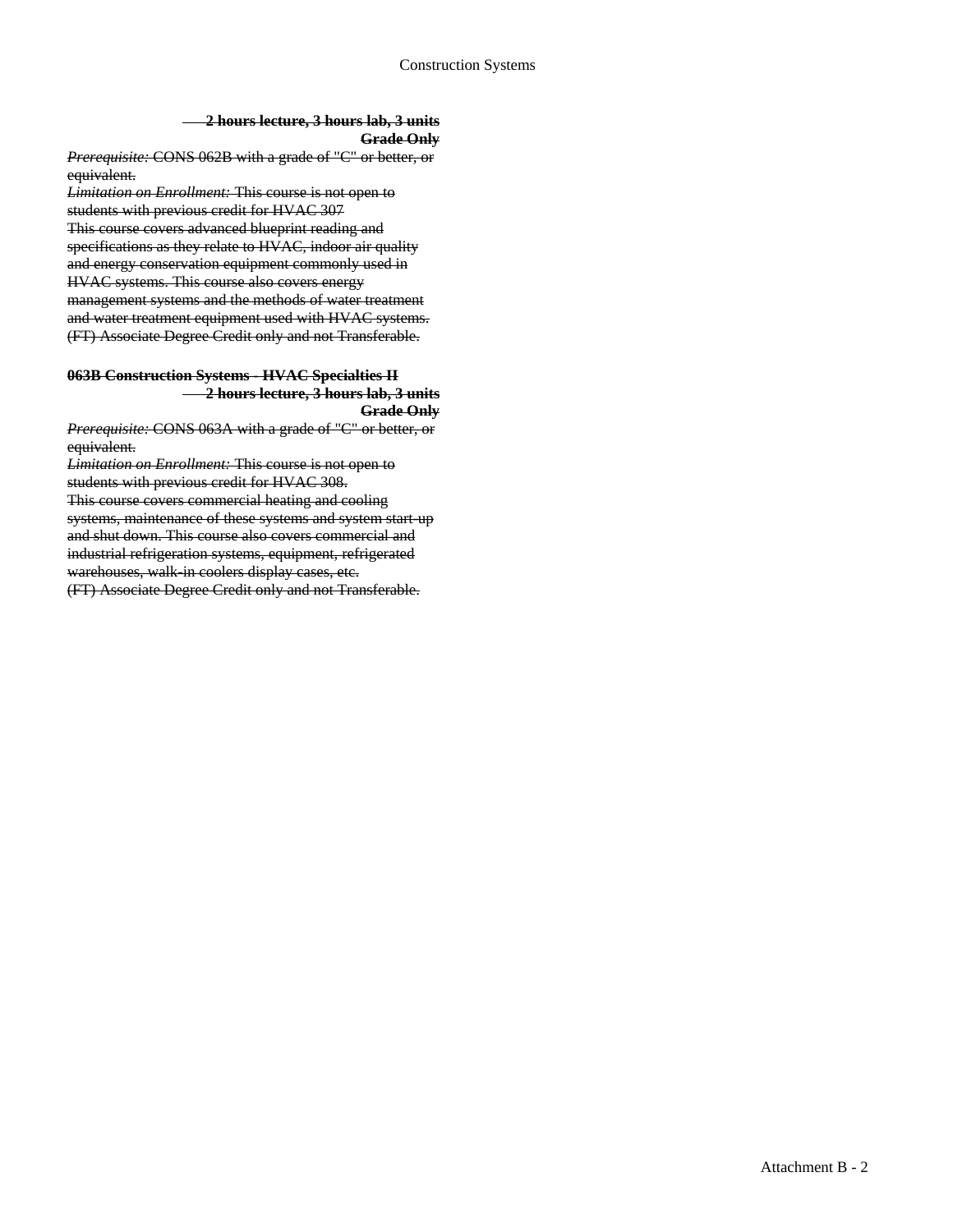Adoption of a new Certificate of Achievement and a new Associate Degree at City College.

## PROGRAM REVIEW

Pursuant to Section 78016 of the Education Code, following is a program review summary:

| A. Labor Market <sup>1</sup> :                  | According to the California State Employment Development<br>Department (EDD) statistics, there were approximately 41,290<br>persons employed in Construction Crafts Technology, Electrical -<br>related jobs in San Diego County in 1999. Approximately 14,110<br>additional job opening are projected through 2006. |
|-------------------------------------------------|----------------------------------------------------------------------------------------------------------------------------------------------------------------------------------------------------------------------------------------------------------------------------------------------------------------------|
| B. Duplication <sup>2</sup> :                   | Construction Crafts Technology, Electrical offered days and<br>evenings at all San Diego City college.                                                                                                                                                                                                               |
| C. Effectiveness <sup>3</sup> :                 | District enrollment in Construction Crafts Technology, Electrical<br>is estimated at 597 students.                                                                                                                                                                                                                   |
|                                                 | <sup>1</sup> Information was obtained from California Employment Development Department (EDD), Table                                                                                                                                                                                                                 |
| 2, San Diego County TOP Projections, 1999-2006. |                                                                                                                                                                                                                                                                                                                      |
|                                                 | <sup>2</sup> Information was obtained by the San Diago Imparial Counties Community Association Collages                                                                                                                                                                                                              |

2 Information was obtained by the San Diego Imperial Counties Community Association Colleges (SDICCCA).

<sup>3</sup>Information was obtained from the Vocational Education Data Systems (VEDS) Report 2002-03.

Proposed new certificate and Associate Degree for City:

## **Certificate of Achievement: Construction Trades**

## **Construction Electronic Systems Technician Option (Non-apprentice)**

## **Courses Required for the Major: Units**

| CONS 070A, Construction Systems-Introduction to |
|-------------------------------------------------|
| Low Voltage Building Systems I3                 |
| CONS 070B, Construction Systems-Introduction to |
| Low Voltage Building Systems II 3               |
| CONS 071A, Construction Systems-Intermediate    |
| Low Voltage Building Systems I3                 |
| CONS 071B, Construction Systems-Intermediate    |
| Low Voltage Building Systems II 3               |
| CONS 072A, Construction Systems-Advanced Low    |
| Voltage Building Systems I3                     |
| CONS 072B, Construction Systems-Advanced Low    |
| Voltage Building Systems II 3                   |
| Total Units $= 18$                              |
| *Program offered in conjunction with Associated |

\*Program offered in conjunction with Associated builders and Contractors apprenticeship program.

# **Associate in Science Degree: Construction Trades**

**Construction Electronic Systems Technician Option (Non-apprentice)\*** 

## **Courses Required for the Major: Units**

CONS 070A, Construction Systems-Introduction to Low Voltage Building Systems I.................3 CONS 070B, Construction Systems-Introduction to Low Voltage Building Systems II ...............3 CONS 071A, Construction Systems-Intermediate Low Voltage Building Systems I.................3 CONS 071B, Construction Systems-Intermediate Low Voltage Building Systems II ...............3 CONS 072A, Construction Systems-Advanced Low Voltage Building Systems I.........................3 CONS 072B, Construction Systems-Advanced Low Voltage Building Systems II .......................3 **Total Units = 18** Additional general education and graduation requirements

for the associate degree are listed in the catalog. **The associate degree requires a minimum of 60 units.**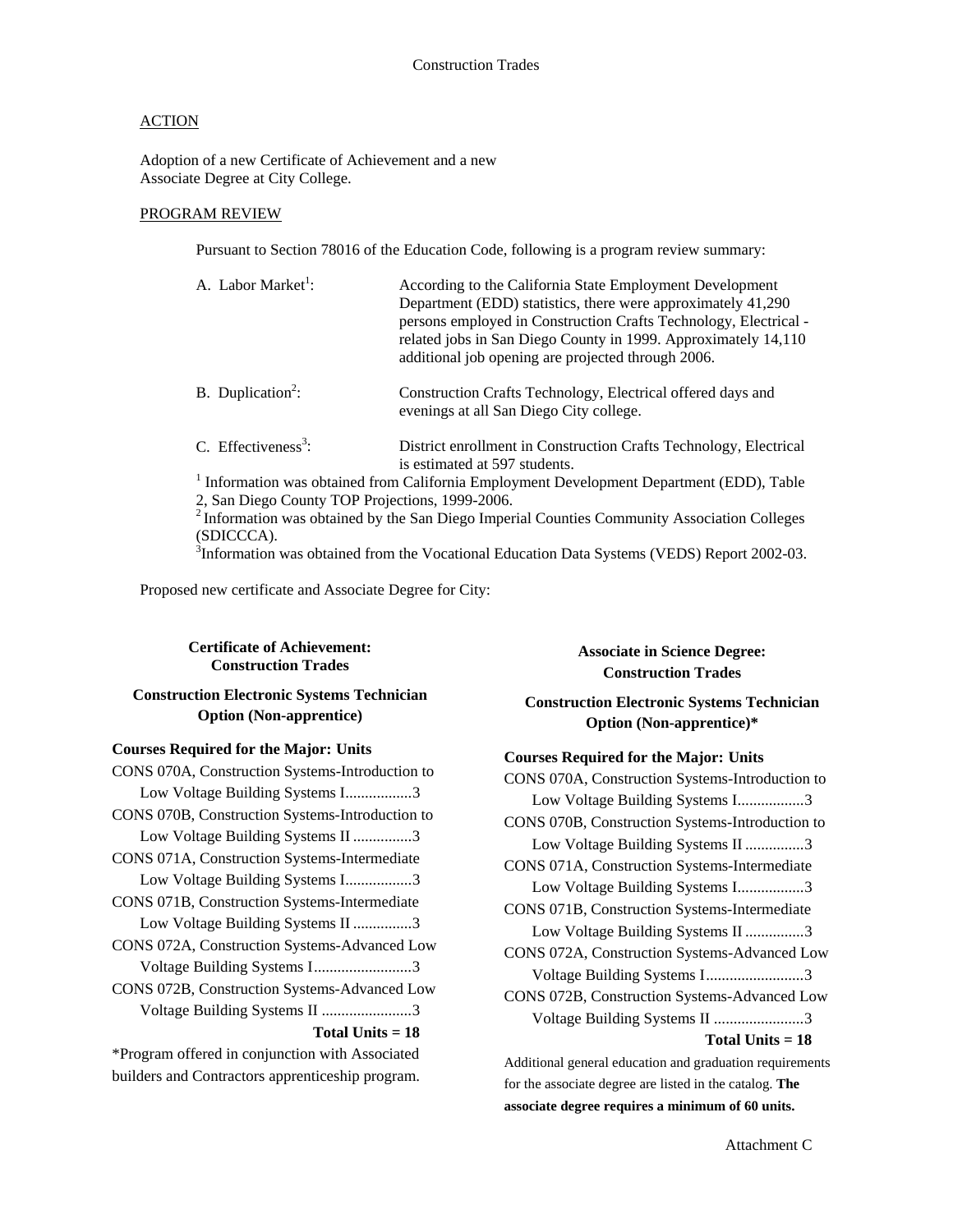Adoption of the deactivation of a Certificate of Achievement and Associate Degree at City College.

# **Jet Products Corporation Apprenticeship**

A four-year indentured apprenticeship program in a number of manufacturing and technical trades is available. Applications for the following trades are accepted at Jet Products Corporation, 9106 Balboa Avenue, San Diego, CA 92123.

# **Certificate of Achievement: Jet Products Corporation Apprenticeship**

# **VTL Machinist/Milling Machinist**

#### **Courses Required for the Major: Units**

| ENGE 108, Dimensioning and Tolerancing3                  |  |
|----------------------------------------------------------|--|
| ENGE 151, Engineering Drawing 2                          |  |
| ENGE 152, Engineering Design3                            |  |
| MACT 140, Machine Technology4                            |  |
| MACT 150, Introduction to CNC and EDM 4                  |  |
| MAFG 102, Print Reading and Symbology3                   |  |
| <b>MAFG 115, Properties of Materials for Technicians</b> |  |
| 3                                                        |  |
|                                                          |  |
| JETP 349, Jet Products Work Experience 16                |  |
| $Total Units = 43$                                       |  |

# **Associate in Science Degree: Jet Products Corporation Apprenticeship**

# **VTL Machinist/Milling Machinist**

## **Courses Required for the Major: Units**

| ENGE 108, Dimensioning and Tolerancing3           |  |
|---------------------------------------------------|--|
| ENGE 151, Engineering Drawing2                    |  |
| ENGE 152, Engineering Design3                     |  |
| MACT 140, Machine Technology4                     |  |
| MACT 150, Introduction to CNC and EDM 4           |  |
| MAFG 102, Print Reading and Symbology3            |  |
| MAFG 115, Properties of Materials for Technicians |  |
|                                                   |  |
|                                                   |  |
| JETP 349, Jet Products Work Experience 16         |  |
|                                                   |  |

Additional general education and graduation requirements for the associate degree are listed in the Academic Requirements section of catalog. **The associate degree requires a minimum of 60 units. Recommended electives:** English 101.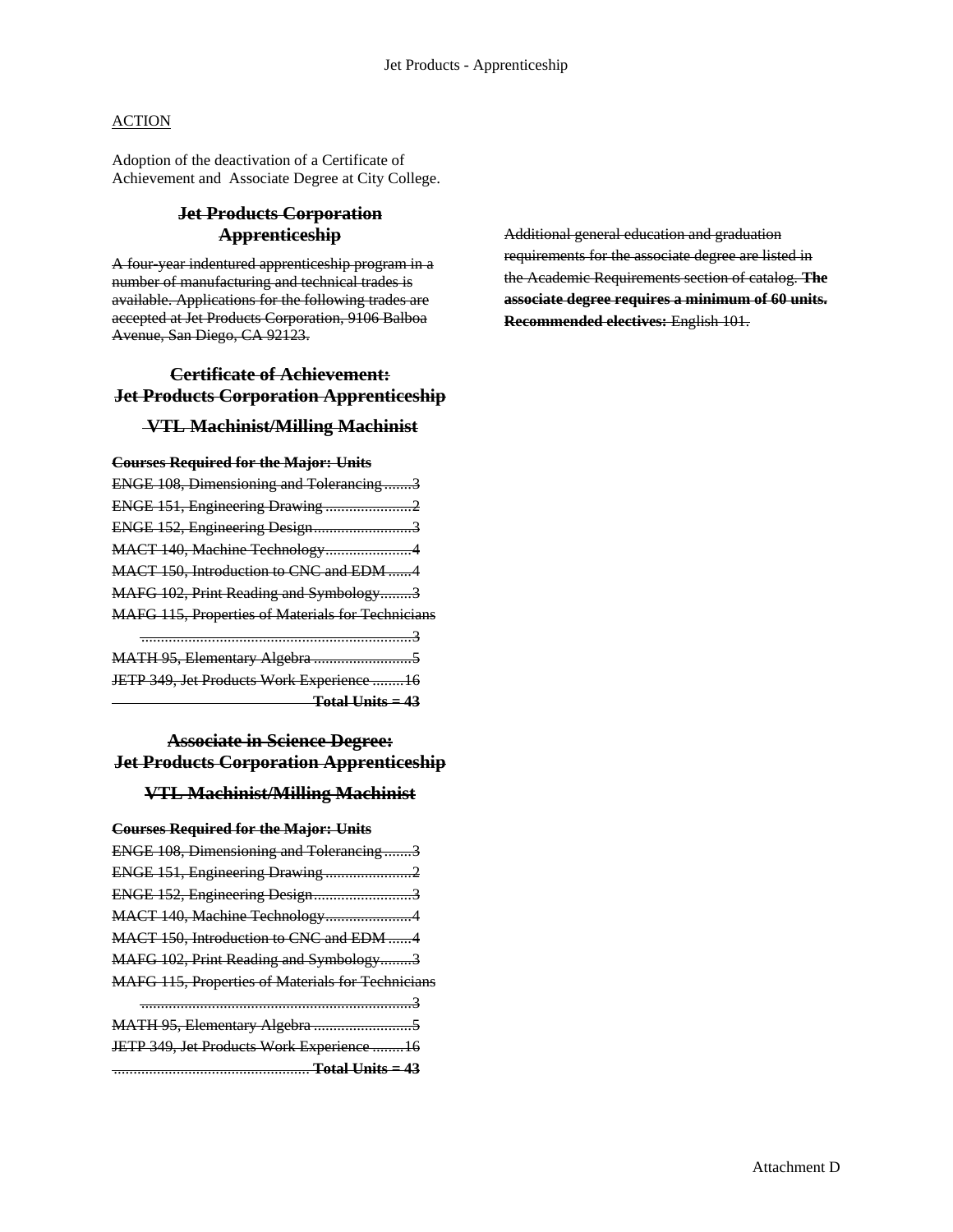## Adoption of new program at City.

#### PROGRAM REVIEW

Pursuant to Section 78016 of the Education Code, following is a program review summary:

| A. Labor Market <sup>1</sup> :  | According to the California State Employment Development<br>Department (EDD) statistics, there were approximately 34,620<br>persons employed in Industrial/Manufacturing Technology-<br>related jobs in San Diego County in 1999. Approximately 10,650<br>additional job opening are projected through 2006. |
|---------------------------------|--------------------------------------------------------------------------------------------------------------------------------------------------------------------------------------------------------------------------------------------------------------------------------------------------------------|
| B. Duplication <sup>2</sup> :   | Industrial/Manufacturing Technology offered days and evenings<br>at all San Diego City college.                                                                                                                                                                                                              |
| C. Effectiveness <sup>3</sup> : | District enrollment in Industrial/Manufacturing Technology is<br>estimated at 209 students.                                                                                                                                                                                                                  |

<sup>1</sup> Information was obtained from California Employment Development Department (EDD), Table 2, San Diego County TOP Projections, 1999-2006.

2 Information was obtained by the San Diego Imperial Counties Community Association Colleges (SDICCCA).

<sup>3</sup>Information was obtained from the Vocational Education Data Systems (VEDS) Report 2002-03.

Proposed new certificates and Associate Degrees for City:

## **Certificate of Achievement: Tool and Cutter Grinder Apprenticeship**

| <b>Courses Required for the Major: Units</b> |
|----------------------------------------------|
| ENGE 108, Dimensioning and                   |
|                                              |
| ENGE 151, Engineering Drawing2               |
| ENGE 152, Engineering Design3                |
| MACT 140, Machine Technology4                |
| MACT 150, Introduction to CNC and            |
|                                              |
| MAFG 102, Print Reading and                  |
|                                              |
| MAFG 115, Properties of Materials for        |
|                                              |
| MATH 096, Intermediate Algebra and           |
|                                              |
| Total Units $= 27$                           |

### **Certificate of Achievement: VTL Machinist/Milling Machinist Apprenticeship**

| <b>Courses Required for the Major: Units</b> |
|----------------------------------------------|
| ENGE 108, Dimensioning and                   |
|                                              |

| ENGE 151, Engineering Drawing 2       |
|---------------------------------------|
| ENGE 152, Engineering Design3         |
| MACT 140, Machine Technology4         |
| MACT 150, Introduction to CNC and     |
|                                       |
| MAFG 102, Print Reading and           |
|                                       |
| MAFG 115, Properties of Materials for |
|                                       |
| MATH 096, Intermediate Algebra and    |
|                                       |
| Total Units $= 27$                    |

### **Associate in Science Degree: Tool and Cutter Grinder Apprenticeship**

# **Courses Required for the Major: Units**  ENGE 108, Dimensioning and Tolerancing...........................................3 ENGE 151, Engineering Drawing ...............2 ENGE 152, Engineering Design..................3 MACT 140, Machine Technology...............4 MACT 150, Introduction to CNC and EDM.....................................................4 MAFG 102, Print Reading and Symbology ...........................................3 MAFG 115, Properties of Materials for Technicians...........................................3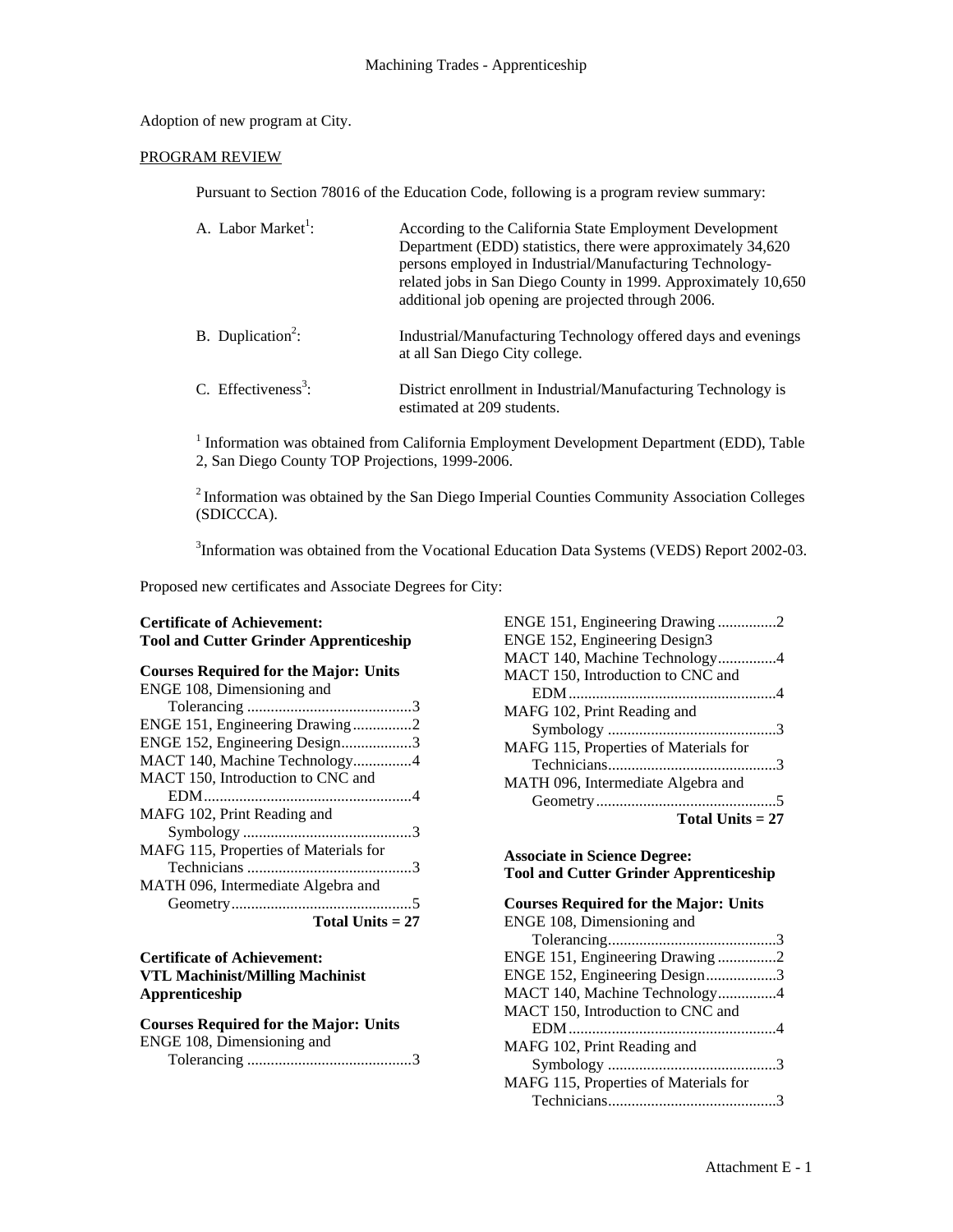| MATH 096, Intermediate Algebra and |  |
|------------------------------------|--|
|                                    |  |
| Total Units $= 27$                 |  |

## **Associate in Science Degree: VTL Machinist/Milling Machinist Apprenticeship**

# **Courses Required for the Major: Units**  ENGE 108, Dimensioning and

| ENGE 151, Engineering Drawing2        |
|---------------------------------------|
| ENGE 152, Engineering Design3         |
| MACT 140, Machine Technology4         |
| MACT 150, Introduction to CNC and     |
|                                       |
| MAFG 102, Print Reading and           |
|                                       |
| MAFG 115, Properties of Materials for |
|                                       |
| MATH 095, Elementary Algebra 5        |
| Total Units $= 27$                    |